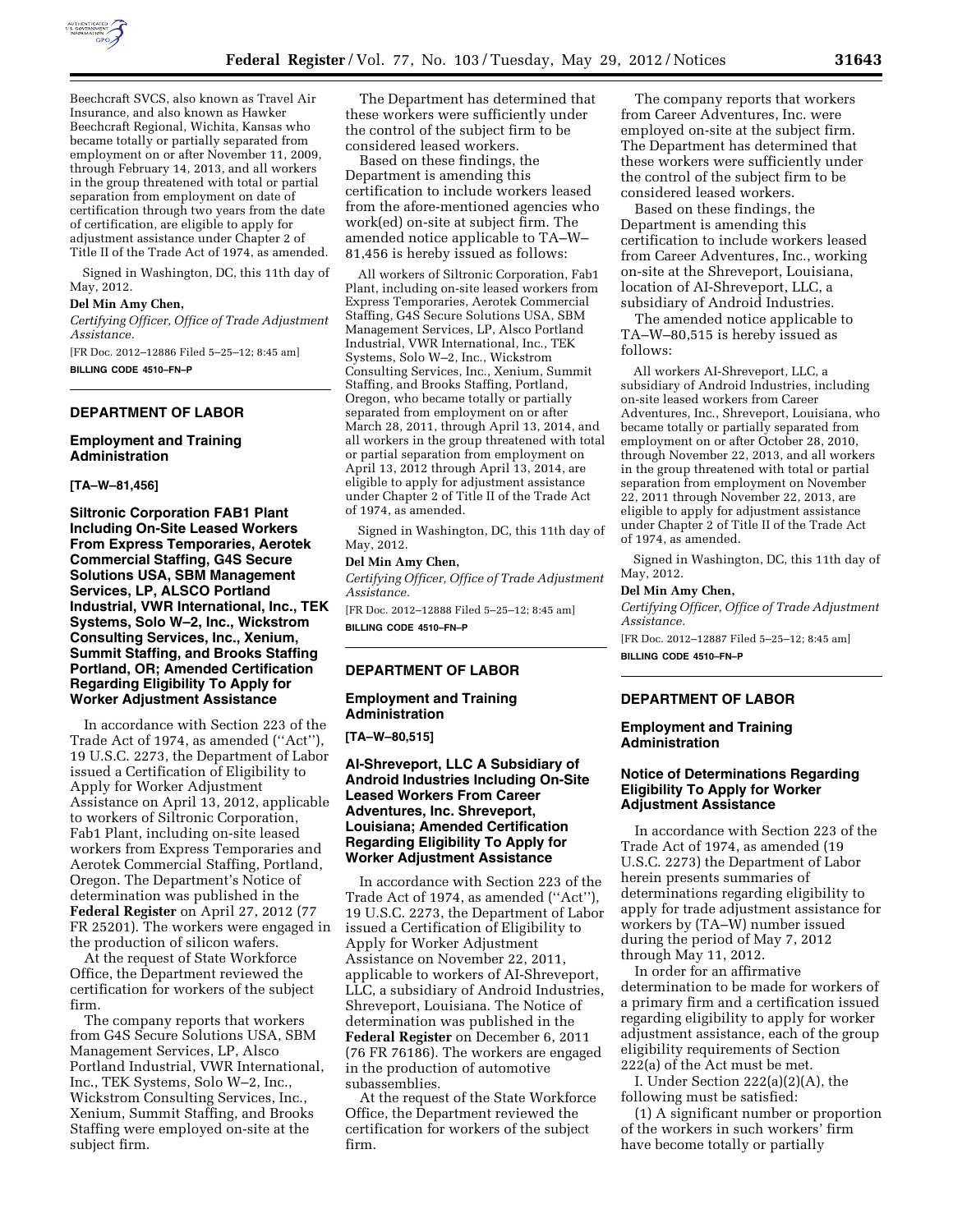separated, or are threatened to become totally or partially separated;

(2) The sales or production, or both, of such firm have decreased absolutely; and

(3) One of the following must be satisfied:

(A) Imports of articles or services like or directly competitive with articles produced or services supplied by such firm have increased;

(B) Imports of articles like or directly competitive with articles into which one or more component parts produced by such firm are directly incorporated, have increased;

(C) Imports of articles directly incorporating one or more component parts produced outside the United States that are like or directly competitive with imports of articles incorporating one or more component parts produced by such firm have increased;

(D) Imports of articles like or directly competitive with articles which are produced directly using services supplied by such firm, have increased; and

(4) The increase in imports contributed importantly to such workers' separation or threat of separation and to the decline in the sales or production of such firm; or

II. Section 222(a)(2)(B) all of the following must be satisfied:

(1) A significant number or proportion of the workers in such workers' firm have become totally or partially separated, or are threatened to become totally or partially separated;

(2) One of the following must be satisfied:

(A) There has been a shift by the workers' firm to a foreign country in the production of articles or supply of services like or directly competitive with those produced/supplied by the workers' firm;

(B) There has been an acquisition from a foreign country by the workers' firm of articles/services that are like or directly competitive with those produced/supplied by the workers' firm; and

(3) The shift/acquisition contributed importantly to the workers' separation or threat of separation.

In order for an affirmative determination to be made for adversely affected workers in public agencies and a certification issued regarding eligibility to apply for worker adjustment assistance, each of the group eligibility requirements of Section 222(b) of the Act must be met.

(1) A significant number or proportion of the workers in the public agency have become totally or partially separated, or are threatened to become totally or partially separated;

(2) The public agency has acquired from a foreign country services like or directly competitive with services which are supplied by such agency; and

(3) The acquisition of services contributed importantly to such workers' separation or threat of separation.

In order for an affirmative determination to be made for adversely affected secondary workers of a firm and a certification issued regarding eligibility to apply for worker adjustment assistance, each of the group eligibility requirements of Section 222(c) of the Act must be met.

(1) A significant number or proportion of the workers in the workers' firm have become totally or partially separated, or are threatened to become totally or partially separated;

(2) The workers' firm is a Supplier or Downstream Producer to a firm that employed a group of workers who received a certification of eligibility under Section 222(a) of the Act, and such supply or production is related to the article or service that was the basis for such certification; and

(3) Either—

(A) The workers' firm is a supplier and the component parts it supplied to the firm described in paragraph (2) accounted for at least 20 percent of the production or sales of the workers' firm; or

(B) A loss of business by the workers' firm with the firm described in paragraph (2) contributed importantly to the workers' separation or threat of separation.

In order for an affirmative determination to be made for adversely affected workers in firms identified by the International Trade Commission and a certification issued regarding eligibility to apply for worker adjustment assistance, each of the group eligibility requirements of Section 222(f) of the Act must be met.

(1) The workers' firm is publicly identified by name by the International Trade Commission as a member of a domestic industry in an investigation resulting in—

(A) An affirmative determination of serious injury or threat thereof under section 202(b)(1);

(B) An affirmative determination of market disruption or threat thereof under section 421(b)(1); or

(C) An affirmative final determination of material injury or threat thereof under section  $705(b)(1)(A)$  or  $735(b)(1)(A)$  of the Tariff Act of 1930 (19 U.S.C. 1671d(b)(1)(A) and 1673d(b)(1)(A));

(2) The petition is filed during the 1 year period beginning on the date on which—

(A) A summary of the report submitted to the President by the International Trade Commission under section 202(f)(1) with respect to the affirmative determination described in paragraph (1)(A) is published in the **Federal Register** under section 202(f)(3); or

(B) Notice of an affirmative determination described in subparagraph (1) is published in the **Federal Register**; and

(3) The workers have become totally or partially separated from the workers' firm within—

(A) The 1-year period described in paragraph (2); or

(B) Notwithstanding section 223(b)(1), the 1- year period preceding the 1-year period described in paragraph (2).

## **Affirmative Determinations for Worker Adjustment Assistance**

The following certifications have been issued. The date following the company name and location of each determination references the impact date for all workers of such determination.

The following certifications have been issued. The requirements of Section 222(a)(2)(A) (increased imports) of the Trade Act have been met.

| TA–W No. | Subiect firm                                                                                                                                                                                                      | Location                       | Impact date |
|----------|-------------------------------------------------------------------------------------------------------------------------------------------------------------------------------------------------------------------|--------------------------------|-------------|
|          | 81,395    Sykes Enterprises Incorporated, Client Support Account #0225001   Spokane Valley, WA    March 2, 2011.<br>81,491    Lakeland Industries, Inc., Wovens/Fire Division    St. Joseph, MO    April 9, 2011. | Hermann, MO  January 24, 2011. |             |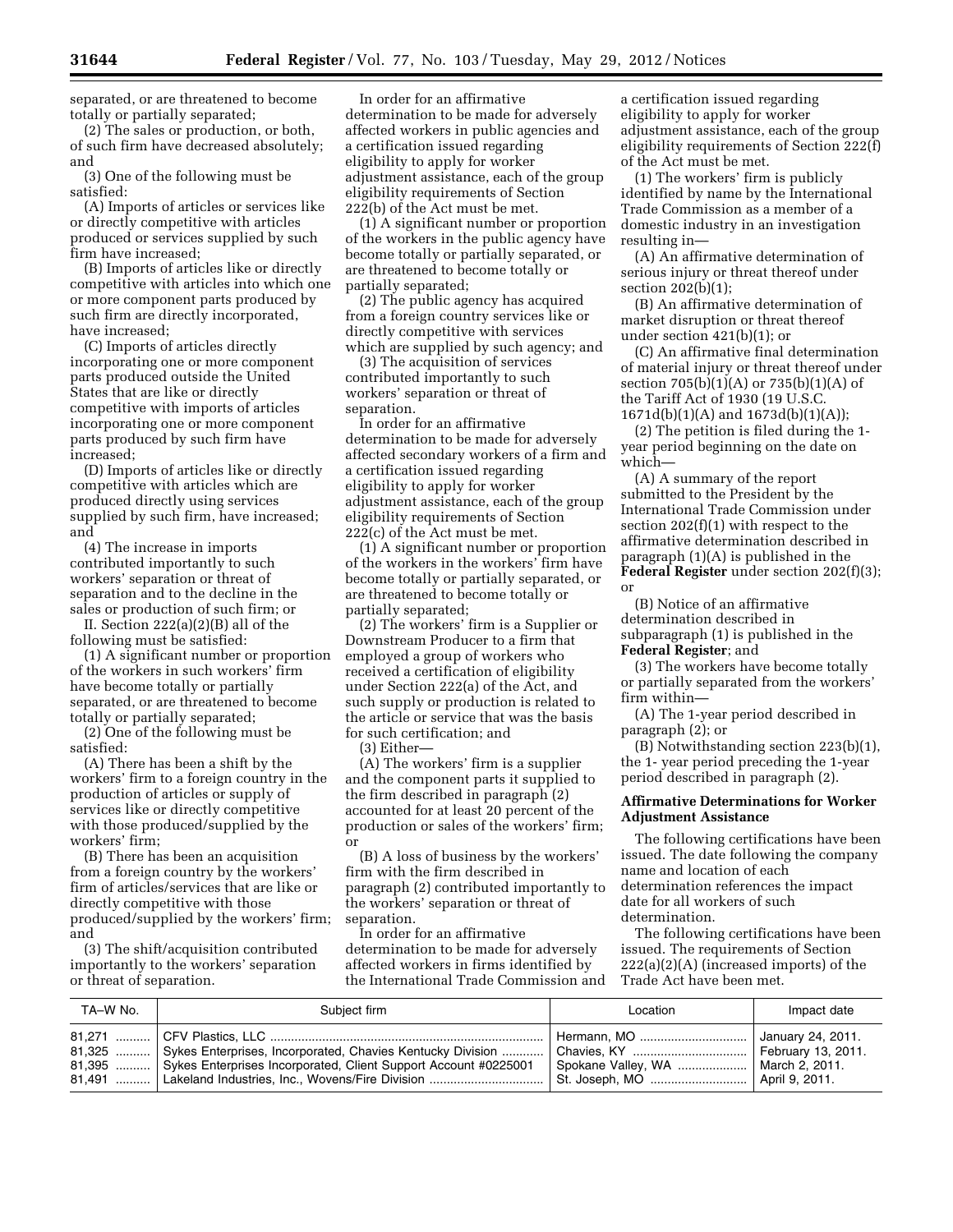#### The following certifications have been issued. The requirements of Section  $222(a)(2)(B)$  (shift in production or services) of the Trade Act have been met.

| TA-W No. | Subject firm                                                                                           | Location | Impact date         |
|----------|--------------------------------------------------------------------------------------------------------|----------|---------------------|
| $81,365$ | Avaya Inc., Audio/Video, Global Support Services, Avaya Client   Highlands Ranch, CO<br>Services, etc. |          | September 12, 2011. |
| 81,365A  | Avaya Inc., Audio/Video, Global Support Services, Avaya Client   Oklahoma City, OK<br>Services, etc.   |          | September 12, 2011. |
| 81,490   | Trumeter Company, Inc., Job Pro Temporary Services, UI Wages-<br>Redington Counters, Inc.              |          | March 16, 2011.     |
| 81,507   | PricewaterhouseCoopers LLP (PwC), Internal Firm Services (IFS)-<br>Finance Employees.                  |          | April 14, 2011.     |
| 81,523   |                                                                                                        |          | April 19, 2011.     |
| $81,534$ | Yale Security, Inc., ASSA Abloy, ARG Financial Staffing, Account-<br>ing Principals, etc.              |          | April 18, 2011.     |

The following certifications have been issued. The requirements of Section 222(c) (supplier to a firm whose workers are certified eligible to apply for TAA) of the Trade Act have been met.

| TA-W No. | Subject firm                                                                                                                        | Location | Impact date     |
|----------|-------------------------------------------------------------------------------------------------------------------------------------|----------|-----------------|
| $81.434$ | Kace International, LLC, Career Adventures Employment Services, Shreveport, LA    March 19, 2011.<br>7170 General Motors Boulevard. |          |                 |
| 81,434A  | Kace International, LLC, Career Adventures Employment Services, Shreveport, LA<br>5153 Interstate Drive.                            |          | March 19, 2011. |

# **Negative Determinations for Worker Adjustment Assistance**

In the following cases, the investigation revealed that the eligibility criteria for worker adjustment assistance have not been met for the reasons specified.

The investigation revealed that the criteria under paragraphs(a)(2)(A)

(increased imports) and (a)(2)(B) (shift in production or services to a foreign country) of section 222 have not been met.

| TA-W No. | Subiect firm                                                                                           | Location | Impact date |
|----------|--------------------------------------------------------------------------------------------------------|----------|-------------|
| 81,229   | American Express Travel Related Services, Inc., Greensboro Serv-   Greensboro, NC.<br>ices Center.     |          |             |
| 81,390   | JDS Uniphase Corporation, Network Solutions Division (NSD), Fort Collins, CO.<br>Spherion/Sourceright. |          |             |

# **Determinations Terminating Investigations of Petitions for Worker Adjustment Assistance**

After notice of the petitions was published in the **Federal Register** and on the Department's Web site, as required by Section 221 of the Act (19 U.S.C. 2271), the Department initiated investigations of these petitions.

The following determinations terminating investigations were issued because the petitioner has requested that the petition be withdrawn.

| TA-W No.    | Subiect firm | ocation            | Impact date |
|-------------|--------------|--------------------|-------------|
| 81,537<br>. |              | MI.<br>Southfield. |             |

The following determinations terminating investigations were issued because the petitioning groups of

workers are covered by active certifications. Consequently, further investigation in these cases would serve no purpose since the petitioning group of workers cannot be covered by more than one certification at a time.

| TA-W No. | Subject firm                                                                                                        | Location         | Impact date |
|----------|---------------------------------------------------------------------------------------------------------------------|------------------|-------------|
|          | 81,428  Polymer Group, Inc., Chicopee, Inc., Broiler and Building Mainte- North Little Rock, AR.<br>nance Division. | Jersey City, NJ. |             |

I hereby certify that the aforementioned determinations were issued during the period of May 7, 2012 through May 11, 2012. These determinations are available on the Department's Web site *tradeact/taa/taa*  *search form.cfm* under the searchable listing of determinations or by calling